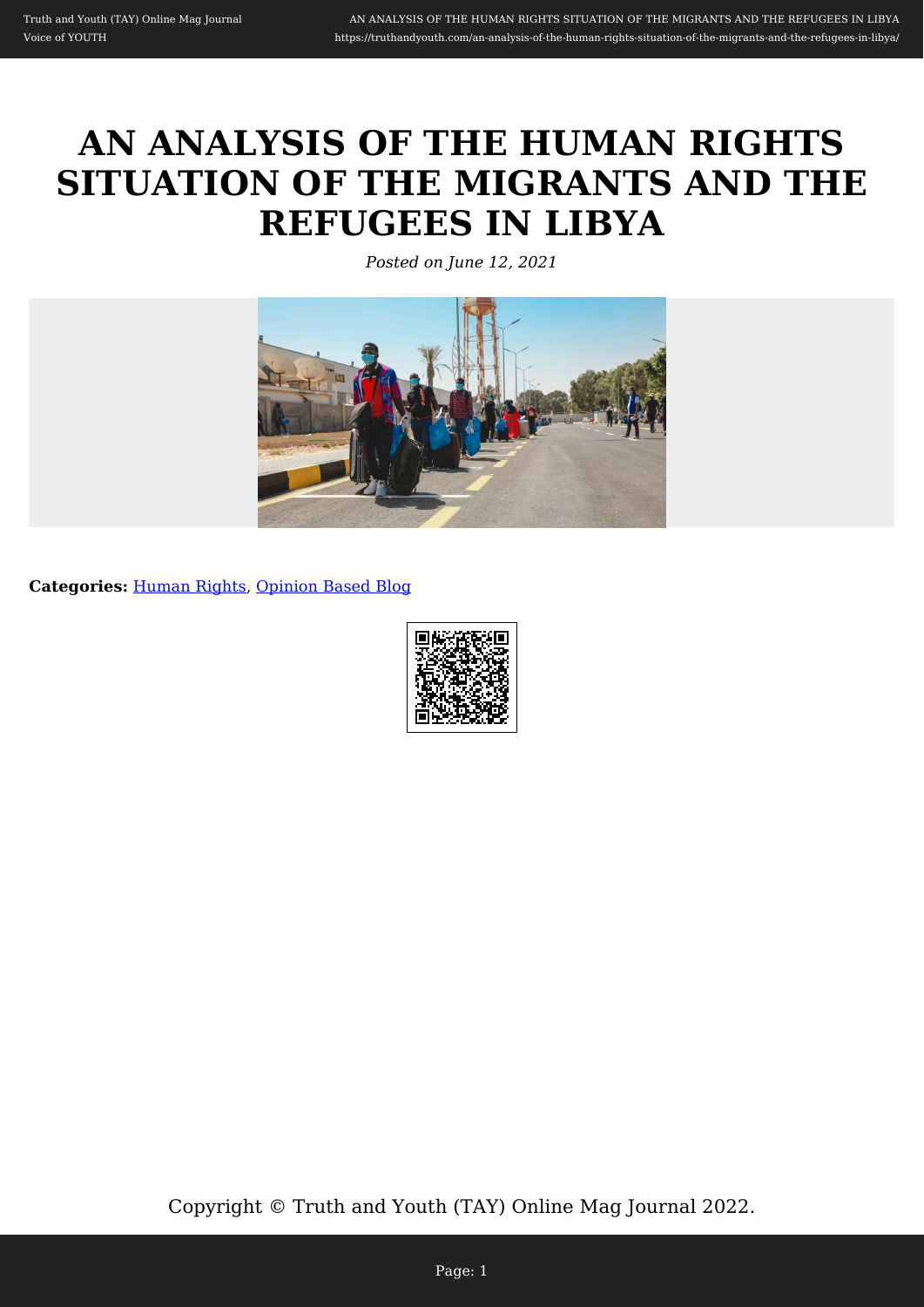**Author: Adhikarla Shraddha,** *3rd year B.A. LL.B. (H.) student at Amity University Mumbai.* 

### **INTRODUCTION**

Libya is a northern african country and is bordered by the mediterranean sea. Its neighbouring countries are Egypt, Sudan, Chad, Niger, Algeria, Tunisia.it covers an area

of almost 1.8 million sq. kilometers.  $\mathbb{I}$  It is very vital to understand these geographical factors in order to understand the political and the humanitarian atmosphere of Libya. When we look at the border of Libya, it is known to be the largest of the continent with the mediterranean sea and an immense land border sharing with the poorest countries of the

world.

This blog aims to analyse the human rights situation of the migrants and the refugees in Libya by reviewing the political situation between 2011 and 2017. It also tries to explain the role of the Libyan government authority and other organizations.

# **POLITICAL BACKGROUND (From 2011)**

In the year 2011, when there was a fall of 40 years of rule by the Mu'ammar Qhadafi in

Libya<sup>"</sup>, different powers started emerging in order to govern the country and so for a year from 2011, the national transitional council (NTC) was in power and governing the

country". NTC was decisive in restoring the functional state institutions such as the judicial system, national security system and the basic services that are made available to the citizens of the country. It had made an effort to reform the laws which resulted in the declaration of the rights and freedom to the citizens of the country (Article 7-16), form of state governance at the time of the transitional stage (Article 17-30), as well as the

judiciary(Article 31-33) $^{\mathbb{S}}.$  It also proposed the appointment of the ' Executive Officer' or the 'Interim Government' (Article 24), the establishment of the 'Account Department' which would be undertaking the role of controlling the financial aspect of the country such as revenue, expenses, all the movable and immovable property belonging to the state (Article

28)<sup>"</sup>. There were many other laws that were being formulated and after which within the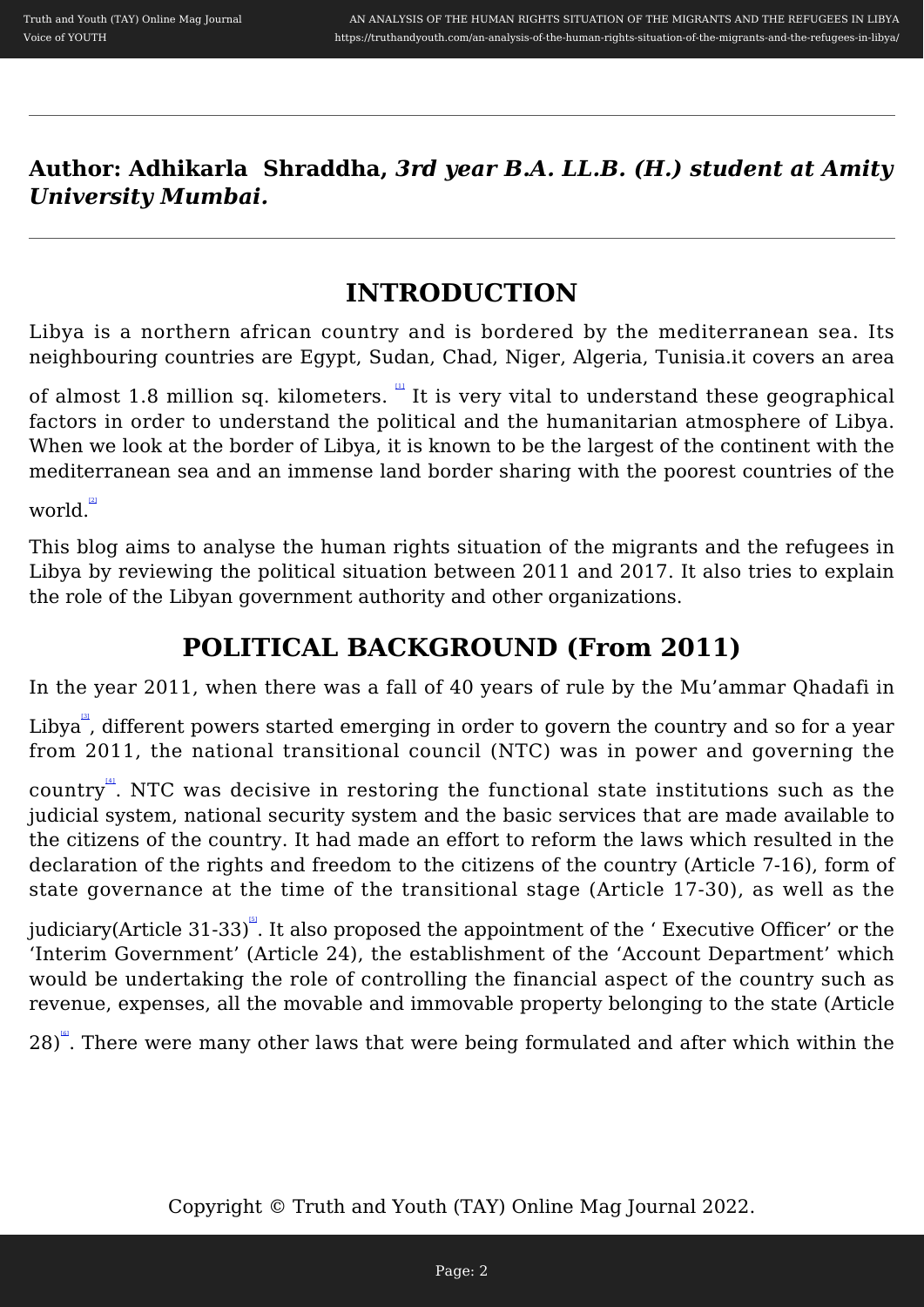period of 180 days the election was to be held. Many experts state the reason for the laws not being implemented as after the fall of Gaddafi's reign,the financial condition of Libya

was lethargic. In the year 2012, the very first free election in Libya took place and NTC lost the election and was replaced by the General National Congress (GNC) even though it was known to be the temporary transitional Government, it took the role and the primary role of the GNC was to strengthen the country within 18 months which it had failed to do so and so it had to announce for the net election which was held in 2014. In that election, the house of the representatives had taken over the role and control. Later the representatives who were not part of the House of Representatives joined together and formed a new party known as 'new GNC' which was held unconstitutional by the highest

court of Libya.

In the present times, it is seen that House of Representatives has a powerful position for whatever the political situation of Libya. It is very evident that there is a strong link between politics and the military and it becomes very difficult to separate the two as every political party is known to have independent military support. House of Representatives is supported by the Libyan Dawn Coalition while GNC is supported Libyan National Army. These military forces often resolve the issues between the political parties and are the

main actors of the second civil war.

In december 2015 the political parties that were rivals had signed an Libyan Political Agreement with the help of international assistance where the government of the national

accord is to exercise the executive power  $\overline{\phantom{a}}$  and House of Representatives is to have the

legislative authority which is to be supported by the state council as the highest consultative assembly.

The agreement had formulated the political, security, economic and the service related

priorities.<sup>[\[13\]](#page--1-0)</sup> In the resolution 2259 of 2015, the U N Security Council had supported the

Libyan Agreement. <sup>[\[14\]](#page--1-0)</sup> The external political support who had pushed for diplomacy and supported the signature of agreement are divided on the basis of the priorities of the objectives of the libyan parties. So, some of the western countries such as the USA, support the government of the national accord and their primary objective is to fight against the islamic states and to control the entry of the migrants and refugees. The opposition group is led by the Egypt,the United Arab Emirates and Russia and their main objective is to unite the national army as them being more concerned about the influential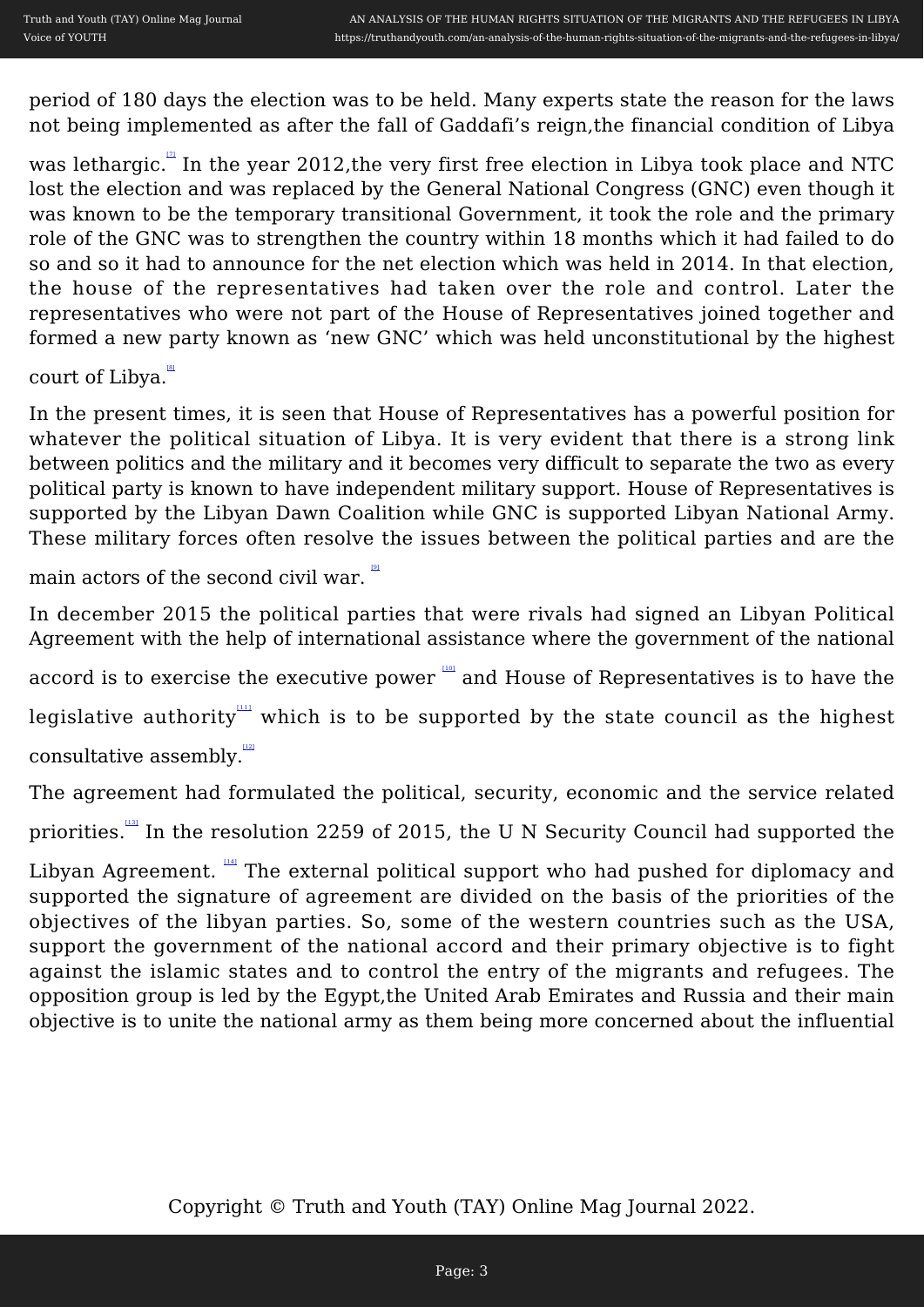islamist militias controlling the Tripoli.

Even after the signing of the Agreement there is still a certain amount of uncertainty with the implementation of it and LIbya is still seen to have issues in regards to security,

political dysfunctionality and the economic disparity.

# **MIGRANTS AND REFUGEES IN LIBYA**

After the fall of Gaddafi's 40 years of reign, it had created an unstable political atmosphere in Libya. There was an uproar of armed conflicts, criminal activities such as smuggling and human trafficking. There was an initiation of the proliferation and control which was exercised by the armed forces over the majority of Libya.

There was initiation of armed aggression in the year 2014, it had caused Libya to observe security governance and the humanitarian crisis which was characterized by the ongoing violence, disintegration of the governmental institutions and the crumbling of the rule of

law <sup>""</sup>. Even though the Government of National Accord (GNA) being internationally recognised, it had failed to control the nation and to make the armed forces and people or organizations responsible and accountable for abusing refugees and migrants. As per UNHCR, 2018 it was observed that around 53,285 refugees and asylum seekers had

 $\mathrm{registered}^\text{\tiny{H8I}}$ .

# **VIOLATIONS AND ABUSES OF THE MIGRANTS AND REFUGEES RIGHTS**

#### **1. Abuses by the smugglers and traffickers-**

Migrants and the refugees that enter the borders of Libya have to go through a long and risky journey through the desert. One senegalese migrant in his twenties had migrated to Libya in search of a good life and Job had stated that his experience while going there and living there was very bad and got worse and had only seen violence, detention and

exploitation.

In an interview by the UNSMIL $\frac{1}{20}$ , the migrants and the refugees had stressed on the fact that there was killings, extreme violence, torture, rape and the forced labour by the smugglers or the traffickers. It was said that they were held captive in order to extort money from the family of those who had been held by them. Even after these incidents that have been occuring in large amounts, being recorded the Libyan authorities have failed to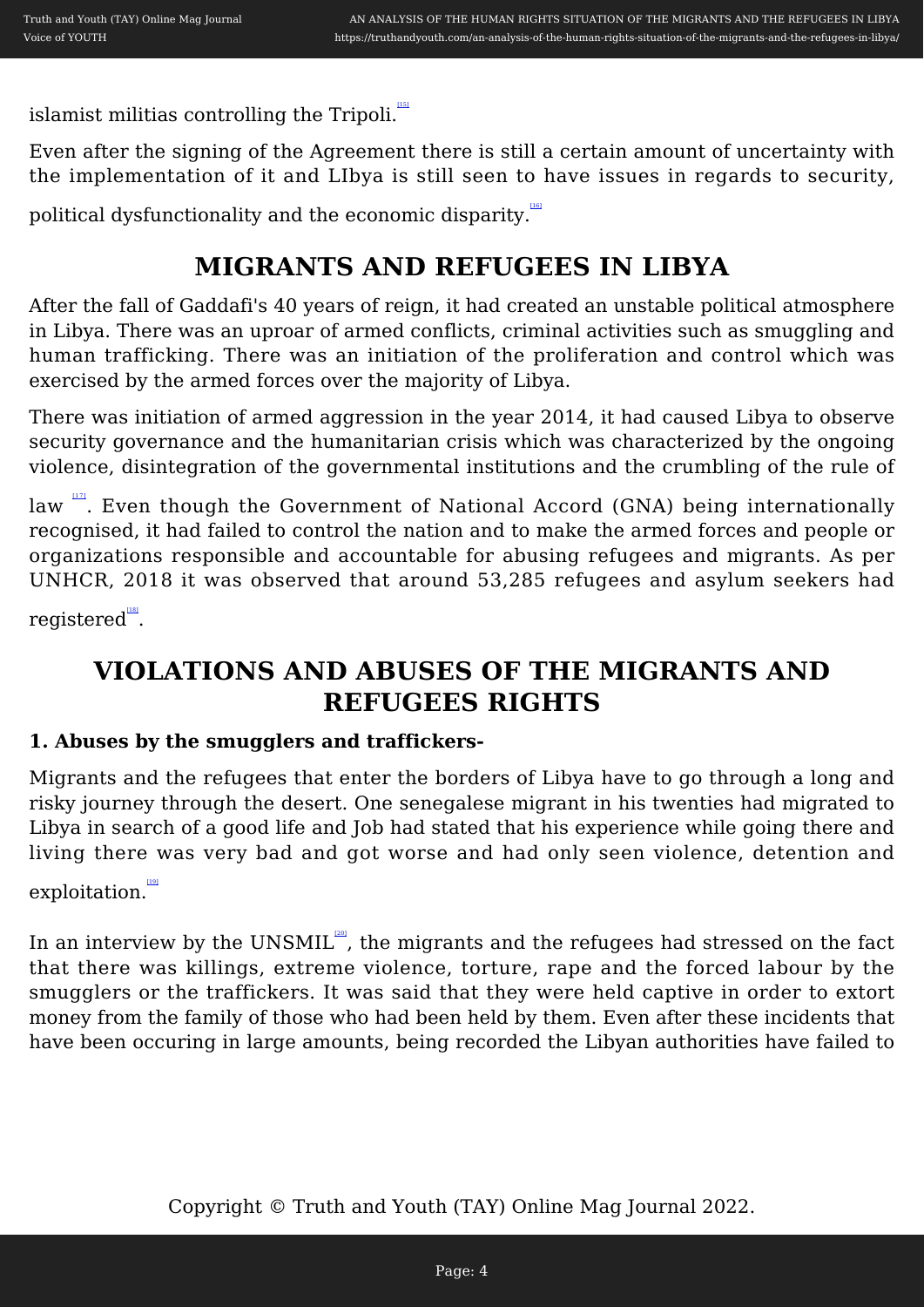take control of the situation or even recognise it. $\mathbb{P}^{\mathfrak{m}}$  It is seen that there is a law that criminalizes illegal migration but it fails to enact a law for protecting the migrants from all

the abuses that they have to go through due to smugglers and the traffickers. $\mathbb{R}^2$ 

#### **2. Inhuman Conditions, Starvation, Abuse and Exploitation-**

The smugglers and the traffickers hold the migrants until they have been given money by their families in an unhygienic and overcrowded place with lack of access to water,

washing facilities and latrines. The migrants and refugees left with no other alternative

but to relieve themselves in the buckets or outside somewhere. In This could lead the migrants to have skin problems, respiratory problems and gastro-digestive ailments.

Majority of the migrants and the refugees have faced extreme violence by way of beating with different objects, suspension from bars, pouring petrol, boiling water, electric shocks,

stabbing, pulling nails, application of heated metals to flesh and much more.

#### **3. Dangerous sea crossing and rescues-**

After being through so much abuse by the smugglers and the traffickers, the further journey of the migrants seems to be worse as they are shoved into the wooden boats that are not appropriate for travelling or into the rubber dinghies without lifejackets, and at times without a compass, escorts or the satellite communication.

In August 2017, it was declared by Libya for the extension of its search and rescue zone to 94 nautical miles off its coast and it was seen that LCG had taken a lot of efforts to rescue

the migrants and it by taking charge of the rescue operations.  $\frac{1261}{120}$  However, once the migrants and the refugees had arrived in Libya, they had failed to recognise and appreciate how much pain they had to suffer. Some of the migrants and the refugees that had reached Tripoli in 2017 had mentioned that primarily they were taken to some outdoor area and were made to sleep on the gravel for one night. The male migrants and the refugees were strip searched and all their personal belongings were seized by the armed

forces. The next day they were taken to the Tarik a-Souq DCIM.

#### **4. Violation in Migration-Related Detention-**

The Ministry of Interior had instituted the Department of Combating Illegal Migration (DCIM) in the year 2012 in order to manage immigration detention centres and it was

officially known as the "sheltering centres". Most of the detention centres were under the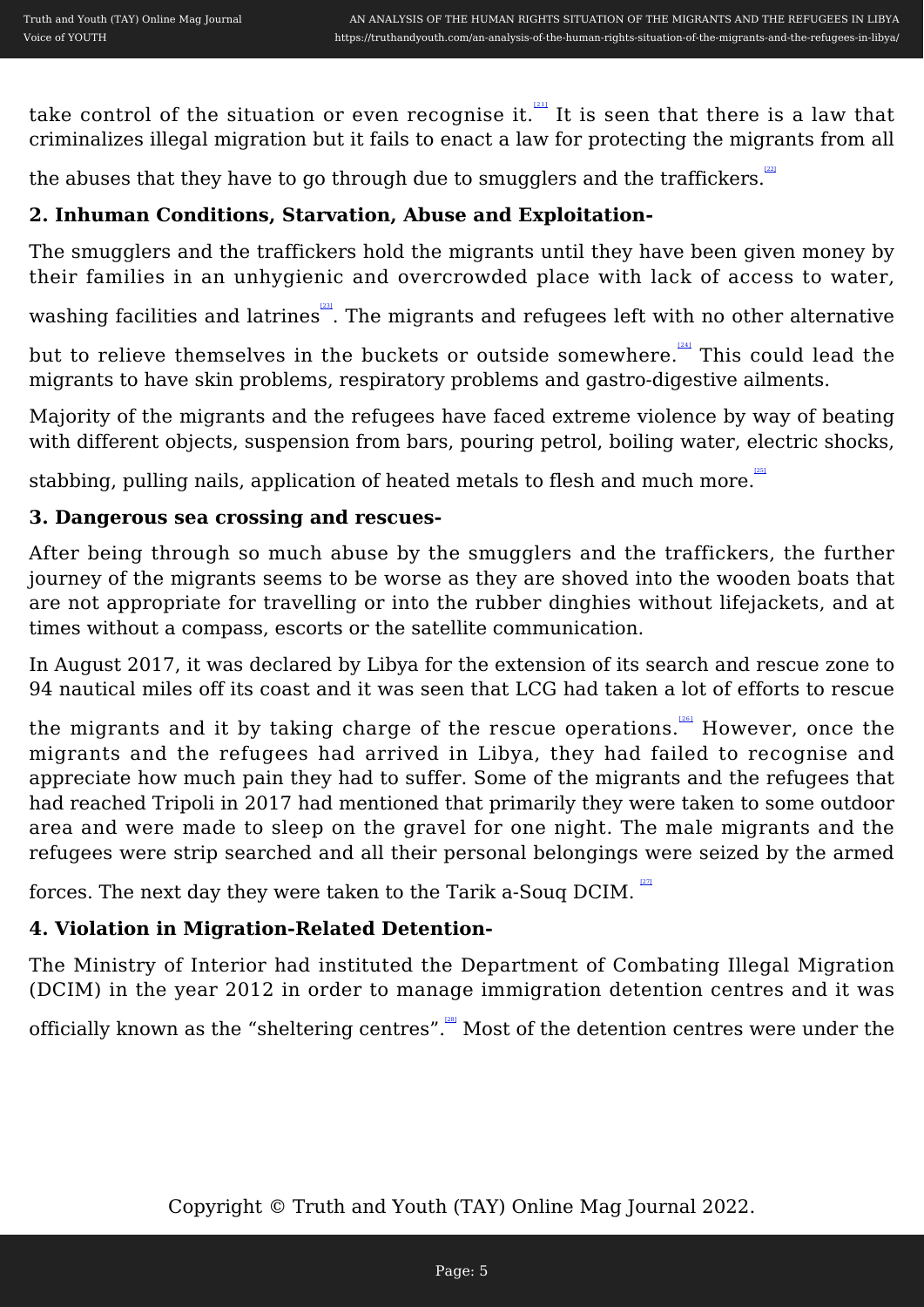control of the armed forces where they had the power to order and established their own regime to control such detention centres even though it came under the authority of the Ministry of Interior.

In the year 2017, when the Brigadier-general Mohamed Bishir had taken the office, he had decreased the autonomy of the armed forces to take control of the detention centres and so, in general, had decreased the amount of the functional detention centres. He had also mandated for the centres to treat the detainees humanely and had ordered for the shutdown of the centres that violated the Human Rights. However, it is evident that the implementation had no effect on the armed forces and they continued to do what they had

been previously doing.

#### **5. Violation and Abuses outside the Context of Detention-**

It is seen that the migrants and the refugees that are not in detention are being exploited and abused by the criminal gangs or the private Libyan citizens or the armed forces and

they do not have any protection from the police or any redressal mechanism.

# **6. Assault and Theft in the Streets**

Due to the absence of the legal structure, the refugees and the migrants suffer it so occurs due to lack of governmental support and the redressal mechanism. Many of the migrants and the refugees had limited their movement in order to reduce the risk of theft and

assault. One of the migrants had said to UNSMIL in an interview that armed men from the forces would often barge into their houses and take away their belongings. It was observed that the robbing by the armed forces would take place very often.

Above mentioned are very few of the violations that have taken place and still continue to take place. Some of the other violations include rape, forced prostitution and other sexual violation, arbitrary and indefinite detention, torture and ill-treatment, forced labour, unpaid wages, arbitrary arrest and detention, lack of accountability for violence against

women and much more.

#### **CONCLUSION**

After the fall of Gaddafi's reign, there was supposed to be a change in the legal structure and the institutional structure of Libya and there were many attempts made to change those systems and lead it more towards the democratic regime however due to many political forces and the armed forces it is still battling the political instability. The two leading political parties did sign an agreement in order to establish a democratic regime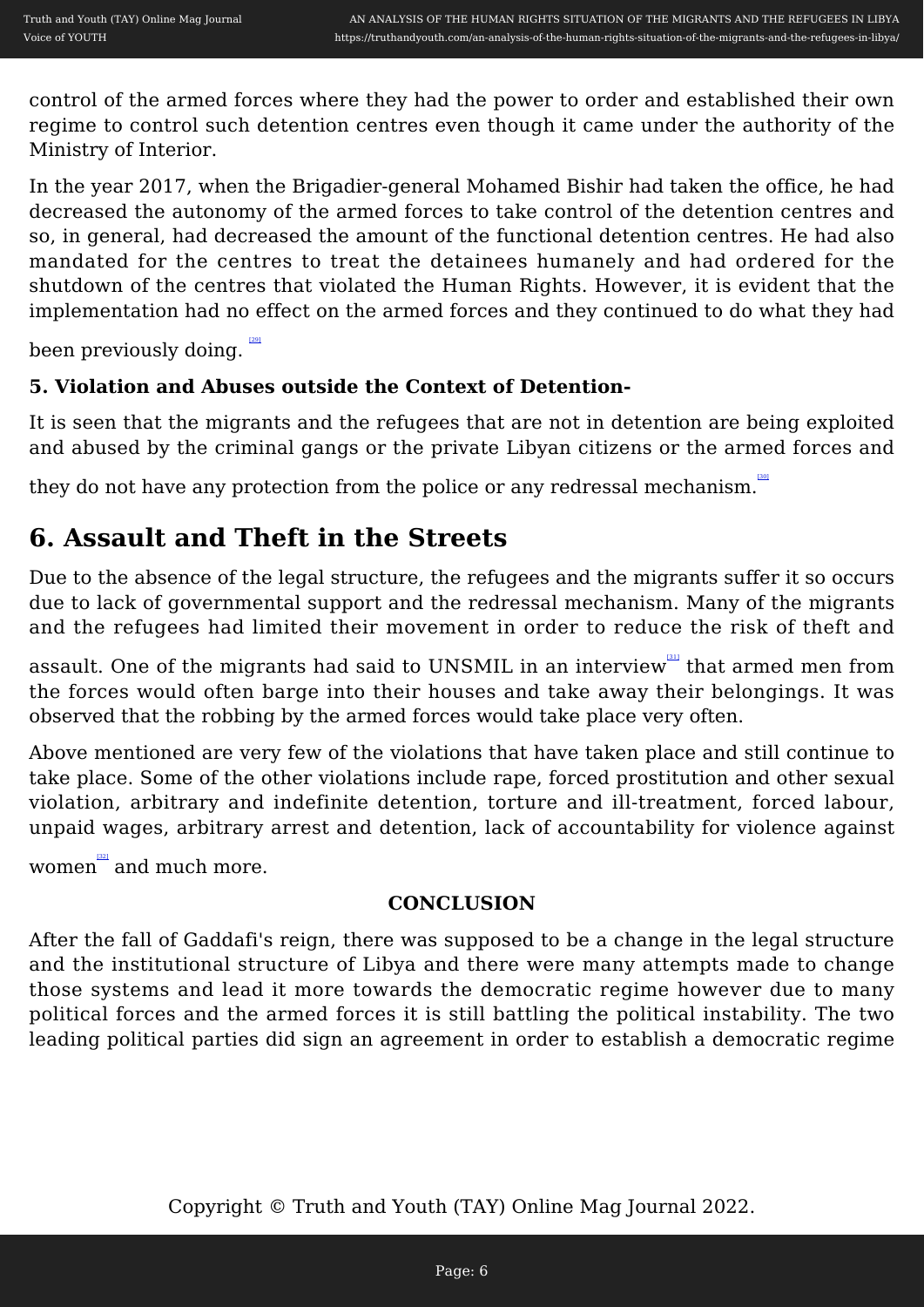but they failed to do so. As a result of so much instability, lack of redressal mechanism, proper authoritative government, law in place, it is seen that the political armed forces are taking the advantage of the situation to benefit themselves and exploiting, and abusing the migrants and the refugees who have moved to Libya in order to have a better life. There have been records of the human rights violations of migrants and refugees on a daily basis. With the government failing to take charge or even recognizing the situation that exists. As a result of the governments failing, the international organization are trying to intervene and take care of the situation, where UN in its report had recommended certain amendments and reporting the activities to hold the government responsible, EU trying to help by providing financial aid and support to stop the flow of the migrants in Libya and to stop their human rights abuse.

# **REFERENCES**

- 1. Wikipedia, 'Lybia', https://en.wikipedia.org/wiki/Libya. [↑](#page--1-0)
- 2. Global Finance, 'The Poorest Countries in the World' , https://www.gfmag.com/global-data/economic-data/the-poorest-countries-in-the-world ?page=12. [↑](#page--1-0)
- 3. Haász, Veronika (2013), 'The current and future relevance of the'responsibility to protect' doctrine – The caseof Libya', http://haasz.org/en/2013/09/the-current-and-future-relevance-of-the-responsibility-to-p rotect-doctrine-the-case-of-libya/ [↑](#page--1-0)
- 4. Dr.Veronika Haász, *Human Rights and Political Challenges in Libya*, RESEARCH GATE, [\(PDF\) Human rights and political challenges in Libya \(researchgate.net\)](https://www.researchgate.net/publication/328829582_Human_rights_and_political_challenges_in_Libya) [↑](#page--1-0)
- 5. Draft Constitutional Charter for the Transitional Stage, The Constitutional Declaration (3 August 2011),https://www.ndi.org/sites/default/files/Handout%204%20-%20Libya%20Draft% 20Interim%20Constitution.pdf.[↑](#page--1-0)
- 6. Supra n. 51. [↑](#page--1-0)
- 7. Zineb Abdessadok, *Libya Today: From Arab Spring To Failed State* (30 May 2017), ALJAZEERAhttp://www.aljazeera.com/indepth/features/2017/04/happening-libya-toda y-170418083223563.html. [↑](#page--1-0)
- 8. Dr. Veronika Haasz, *Human rights and political challenges in Libya,* RESEARCHGATES, [\(PDF\) Human rights and political challenges in Libya](https://www.researchgate.net/publication/328829582_Human_rights_and_political_challenges_in_Libya) [\(researchgate.net\).](https://www.researchgate.net/publication/328829582_Human_rights_and_political_challenges_in_Libya) [↑](#page--1-0)
- 9. Supra n. 43.  $\uparrow$
- 10. Libyan Political Agreement, 17 December